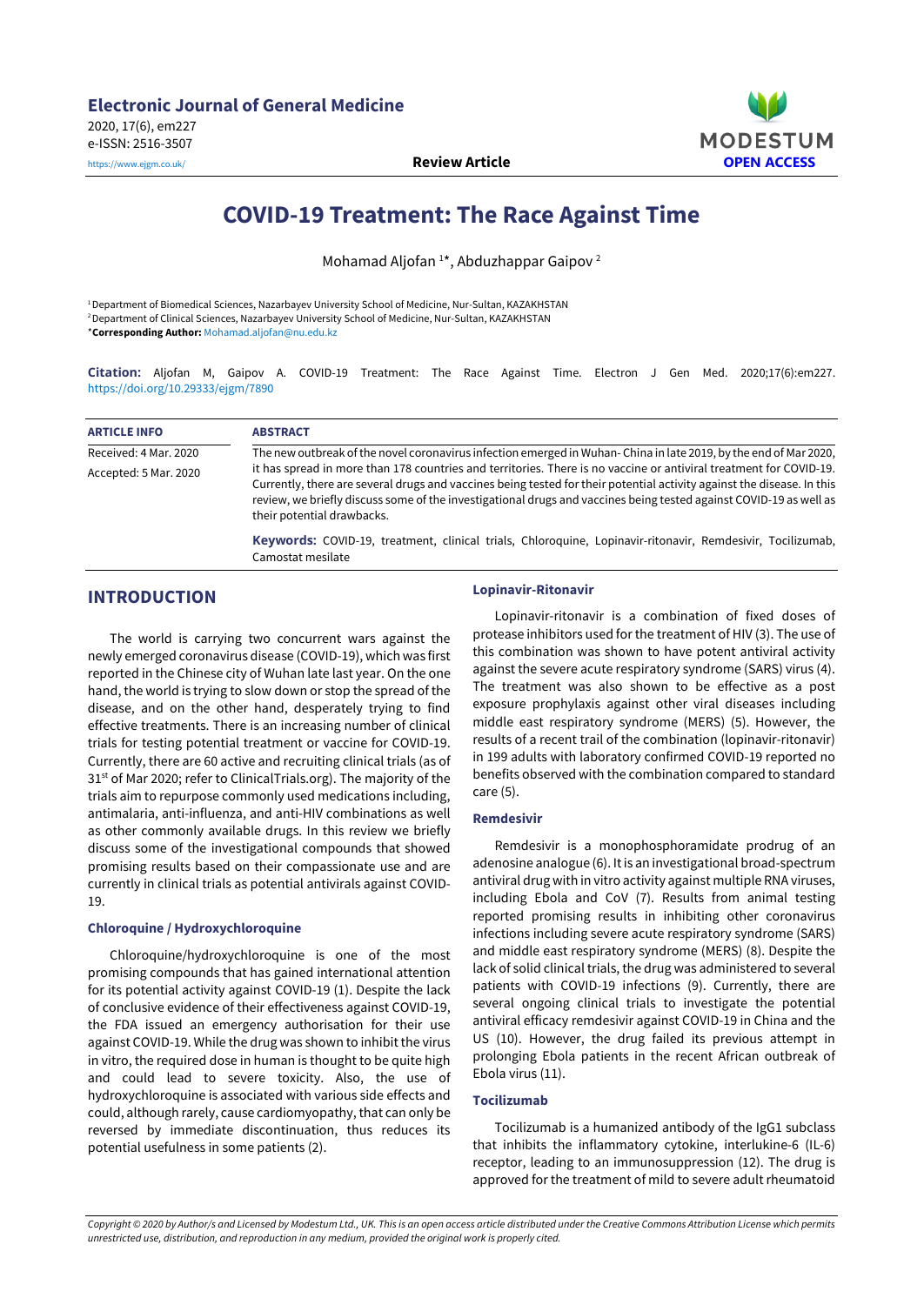arthritis, giant cell arteritis, and juvenile idiopathic arthritis (13). The drug is being tested in patients with potential risk of cytokine storm driven hyperinflammation (also known as cytokine release syndrome) a systemic inflammatory response that can be trigged by infections including COVID-19 (14). Recent findings from China suggested that COVID-19 mortality might be due to virally driven hyperinflammation. Although, immunosuppressants are not recommended in viral infections and their use may exacerbate COVID-19, in the case of cytokine storm, the drug is likely to be beneficial (15). Currently, the drug has been approved in China for COVID-19 patients with pneumonia and elevated IL-6 (16). Therefore, it is recommended that severe COVID-19 patients should be screened for potential hyperinflammation and to identify those patients that may benefit from the use of such medications.

#### **Camostat Mesilate**

Camostat mesilate is a protease inhibitor that is approved for the treatment of pancreatic inflammation in Japan (17). COVID-19 entry into the cell depends on binding of the viral spike proteins (S) to cellular receptors, angiotensin converting enzyme 2 (ACE2) and on S protein priming by host proteases (TMPRSS2) (18). Camostat mesilate has recently been shown to block COVID-19 entry into the cell by inhibiting the cellular host TMPRSS2 (19). While this explains the potential mechanism of viral entry, however, more testing is required before it can possible be labelled as an effective therapy forthe treatment of COVI-19.

There are no effective treatment or vaccine for the newly emerged COVID-19 virus. Hence, there is an urgent need for safe and effective treatment for this devastating virus. While most of these drugs are presently used for other viral infections, and some were shown to be effective in a small number of patients with COVID-19 (based on the results of small trials and compassionate use), we believe it is still premature to assume the efficacy of any of these drugs against COVID-19. The current brief review summarises some of the potential therapeutics currently being investigated in human trials. It will serve as a basis for future antiviral research for the treatment of COVID-19 as well as other related viruses.

### **LIMITATIONS**

The current manuscript is a brief review of the therapeutics being tested in clinical trials based on the details provided by ClinicalTrials.org. Therefore, it cannot be viewed as a comprehensive review of the literature for these drugs. Also, the drugs discussed in the manuscript still under investigation, and thus the manuscript should not be used as a basis for therapeutic uses for the treatment of COVID-19.

## **REFERENCES**

- 1. Aljofan M, Gaipov A. Chloroquine and COVID-19: A Light at the End of the Tunnel, or is it Another Train?. Electron J Gen Med. 2020;17(4):em207. [https://doi.org/10.29333/ejgm/](https://doi.org/10.29333/ejgm/7863) [7863](https://doi.org/10.29333/ejgm/7863)
- 2. Zhao H, Wald J, Palmer M, Han Y. Hydroxychloroquineinduced cardiomyopathy and heart failure in twins. Journal of thoracic disease. 2018;10(1):E70. [https://doi.org/10.](https://doi.org/10.21037/JTD.2017.12.66) [21037/JTD.2017.12.66](https://doi.org/10.21037/JTD.2017.12.66) PMID:29600108 PMCID:PMC5863196
- 3. Zeldin RK, Petruschke RA. Pharmacological and therapeutic properties of ritonavir-boosted protease inhibitor therapy in HIV-infected patients. Journal of antimicrobial chemotherapy. 2004;53(1):4-9. <https://doi.org/10.1093/jac/dkh029> PMID:14657084
- 4. Chu C, Cheng V, Hung I, Wong M, Chan K, Chan K, et al. Role of lopinavir/ritonavir in the treatment of SARS: initial virological and clinical findings. Thorax. 2004;59(3):252-6. <https://doi.org/10.1136/thorax.2003.012658> PMID:14985565 PMCID:PMC1746980
- 5. Park S, Lee J, Son J, Ko J, Peck K, Jung Y, et al. Postexposure prophylaxis for Middle Eastrespiratory syndrome in healthcare workers. Journal of Hospital Infection. 2019;101(1):42-6. [https://doi.org/10.1016/j.jhin.2018.09.](https://doi.org/10.1016/j.jhin.2018.09.005) [005](https://doi.org/10.1016/j.jhin.2018.09.005) PMID:30240813 PMCID:PMC7114948
- 6. De Clercq E. New Nucleoside Analogues for the Treatment of Hemorrhagic Fever Virus Infections. Chemistry–An Asian Journal. 2019;14(22):3962-8. [https://doi.org/10.1002/asia.](https://doi.org/10.1002/asia.201900841) [201900841](https://doi.org/10.1002/asia.201900841) PMID:31389664
- 7. Tchesnokov EP, Feng JY, Porter DP, Götte M. Mechanism of inhibition of Ebola virus RNA-dependent RNA polymerase by remdesivir. Viruses. 2019;11(4):326. [https://doi.org/](https://doi.org/10.3390/v11040326) [10.3390/v11040326](https://doi.org/10.3390/v11040326) PMID:30987343 PMCID:PMC6520719
- 8. Yethindra V. Role of GS-5734 (Remdesivir) in inhibiting SARS-CoV and MERS-CoV: The expected role of GS-5734 (Remdesivir) in COVID-19 (2019-nCoV)-VYTR hypothesis. International Journal of Research in Pharmaceutical Sciences. 2020;11(SPL1):1-6. [https://doi.org/10.26452/](https://doi.org/10.26452/ijrps.v11iSPL1.1973) [ijrps.v11iSPL1.1973](https://doi.org/10.26452/ijrps.v11iSPL1.1973)
- 9. NIH clinical trial of remdesivir to treat COVID-19 begins. U.S. [https://www.nih.gov/news-events/news-releases/nih](https://www.nih.gov/news-events/news-releases/nih-clinical-trial-remdesivir-treat-covid-19-begins)[clinical-trial-remdesivir-treat-covid-19-begins](https://www.nih.gov/news-events/news-releases/nih-clinical-trial-remdesivir-treat-covid-19-begins) [press release]. U.S. Department of Health and Human ServicesFebruary 25, 2020.
- 10. Clinical trials on Remdesivir and COVID-19 [cited 2020 April 2]. Available at: [https://clinicaltrials.gov/ct2/results?](https://clinicaltrials.gov/ct2/results?cond=COVID-19) [cond=COVID-19](https://clinicaltrials.gov/ct2/results?cond=COVID-19)
- 11. Mulangu S, Dodd LE, Davey Jr RT, Tshiani Mbaya O, Proschan M, Mukadi D, et al. A randomized, controlled trial of Ebola virus disease therapeutics. New England Journal of Medicine. 2019;381(24):2293-303. [https://doi.org/](https://doi.org/10.1056/NEJMoa1910993) [10.1056/NEJMoa1910993](https://doi.org/10.1056/NEJMoa1910993) PMID:31774950
- 12. Sebba A. Tocilizumab: the first interleukin-6-receptor inhibitor. American Journal of Health-System Pharmacy. 2008;65(15):1413-8. <https://doi.org/10.2146/ajhp070449> PMID:18653811
- 13. Maini R, Taylor P, Szechinski J, Pavelka K, Bröll J, Balint G, et al. Double - blind randomized controlled clinical trial of the interleukin ‐ 6 receptor antagonist, tocilizumab, in European patients with rheumatoid arthritis who had an incomplete response to methotrexate. Arthritis & Rheumatism. 2006;54(9):2817-29. [https://doi.org/10.1002/](https://doi.org/10.1002/art.22033) [art.22033](https://doi.org/10.1002/art.22033) PMID:16947782
- 14. Shimabukuro-Vornhagen A, Gödel P, Subklewe M, Stemmler HJ, Schlößer HA, Schlaak M, et al. Cytokine release syndrome. Journal for immunotherapy of cancer. 2018;6(1):56. <https://doi.org/10.1186/s40425-018-0343-9> PMID:29907163 PMCID:PMC6003181
- 15. Russell CD, Millar JE, Baillie JK. Clinical evidence does not support corticosteroid treatment for 2019-nCoV lung injury. The Lancet. 2020;395(10223):473-5. [https://doi.org/10.1016/S0140-6736\(20\)30317-2](https://doi.org/10.1016/S0140-6736(20)30317-2)